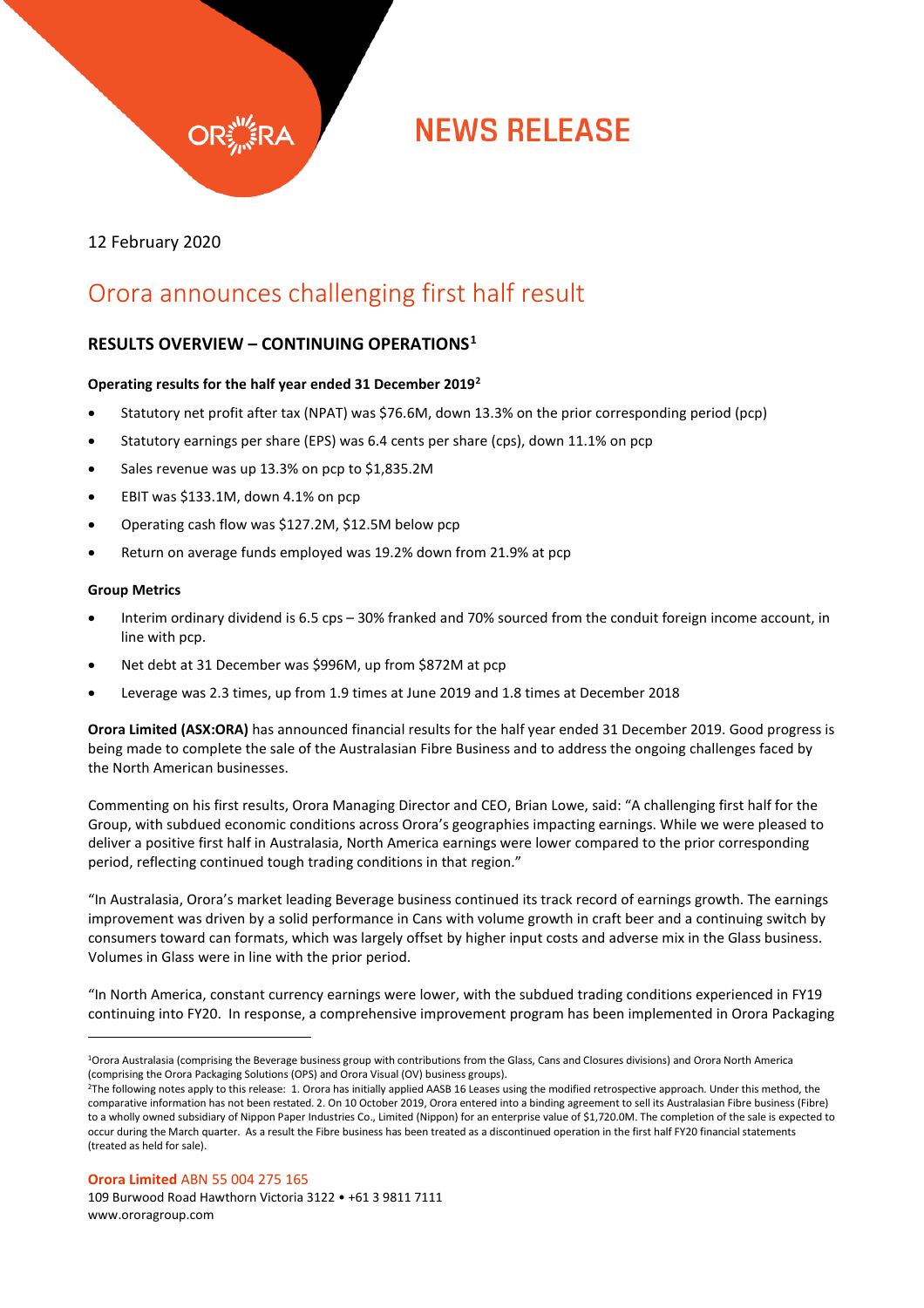## NEWS RELEASE



Solutions (OPS) to drive efficiency, volume and margin growth and reset the cost base to align with prevailing market conditions. These initiatives are showing early, positive signs, with OPS profit margins improving compared to the second half of FY19. In Orora Visual (OV), where an improvement program is also underway, it was a difficult trading period due to a number of factors including customer deferral/removal of summer campaigns and softness in some key market segments.

"Orora's strong cash flow capability, combined with the strength of its balance sheet, continues to provide the Company with capacity and flexibility to invest in innovation as well as organic and new growth opportunities that deliver long term, sustainable value.

"In this regard and with the sale of the Australasian Fibre business now being close to completion, Orora has commenced a review of the strategy for the continuing businesses, including assessing growth options to leverage existing competitive positions and points of difference in key market segments. It is important that Orora takes this opportunity to assess and shape the strategic path ahead for the Company.

"As previously announced, post completion of the sale of the Australasian Fibre business, Orora intends to return approximately \$1.2 billion to shareholders and is currently working with the regulatory body to ensure the most efficient return of funds to shareholders. Options include a cash return, comprising part capital return and a partially franked special dividend, and an on-market share buyback. Further details regarding the timing and nature of the capital management initiatives will be provided in due course," Brian said.

#### **Operational performance – continuing operations**

Orora Australasia (comprising the Beverage business group with contributions from the Glass, Cans and Closures divisions), delivered EBIT of \$82.6 million for the period, a 1.8% increase on the pcp. Sales revenue was 2.4% higher to \$412.2 million.

Orora North America (comprising the Orora Packaging Solutions (OPS) and Orora Visual (OV) business groups) delivered EBIT of \$50.5 million, down 12.5% compared to pcp. Sales revenue was 16.9% higher to \$1,423.0 million, primarily driven by contributions from the Pollock acquisition and the effects of a weaker Australian dollar. In local currency terms, EBIT declined 17.2% to US\$34.6 million. Sales revenue grew 10.5%, to US\$974.1 million compared to the pcp.

#### **Growth and innovation update**

During the period, more than \$60.0 million was invested to support organic capital projects and innovation. This included the following:

- investment in a new Digital Proofing Printer in Cans to support prototype designs and short-run campaigns;
- new customer and consumer engagement capability in Orora Visual to enhance the value proposition and improve efficiency in the interaction with customers;
- final spend on the \$35.0 million warehouse project at Gawler glass plant in South Australia which was completed in December 2019; and
- preparatory spend at the Glass plant to support the scheduled rebuild of the 'G2' furnace and forming line upgrade in the second half of FY20. The total cost of the rebuild and line upgrade is  $\sim$ \$60 million.

#### **Discontinuing operations**

On 10 October 2019, Orora entered into a binding agreement to sell its Australasian Fibre business (Fibre) to a wholly owned subsidiary of Nippon Paper Industries Co., Limited (Nippon) for an enterprise value of \$1,720.0M. The completion of the sale is expected to occur during the March quarter, subject to the completion of customary conditions, including regulatory approvals. The Fibre business delivered EBIT of \$33.7M and has been treated as a discontinued operation / asset held for sale in the December half year financial report.